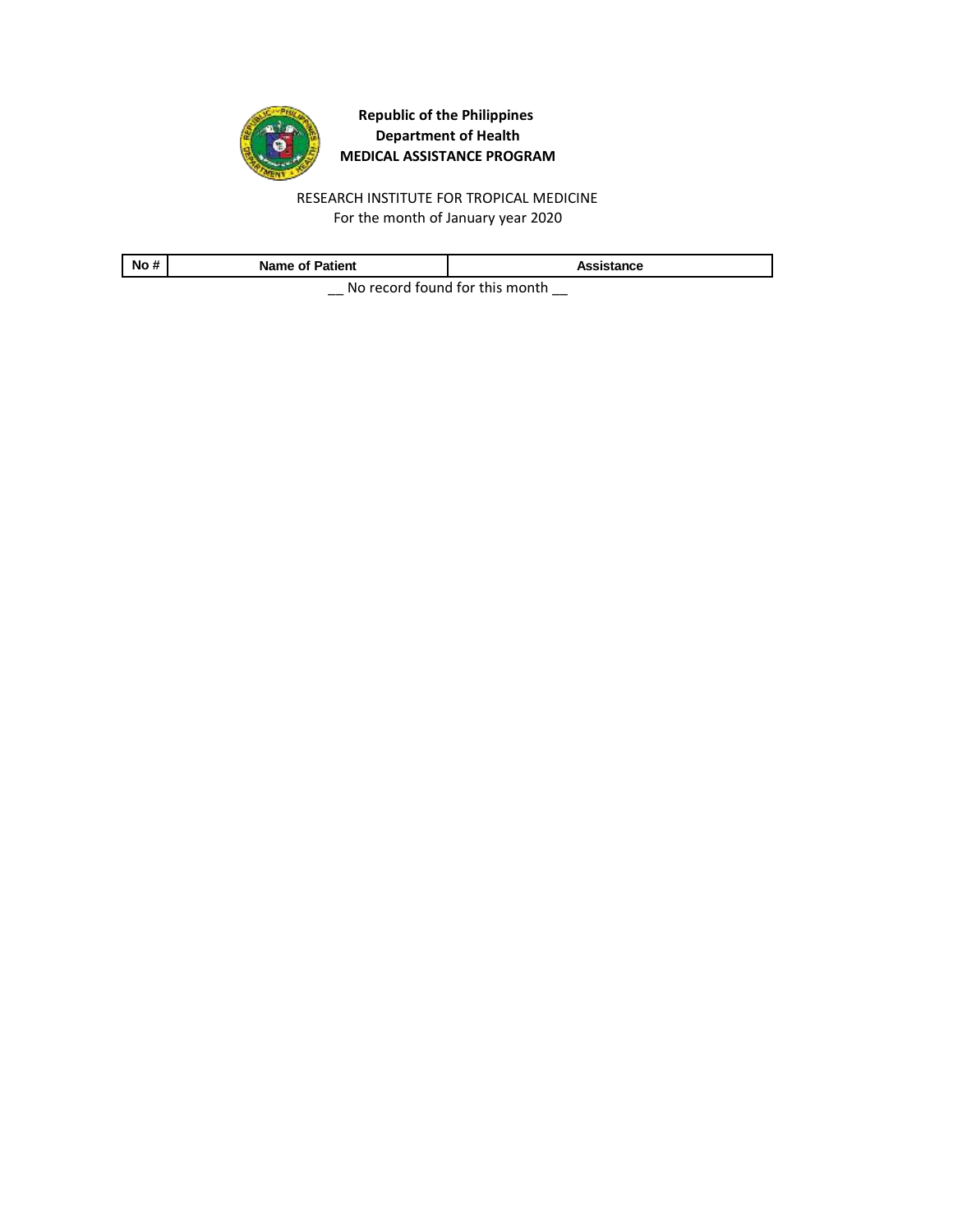

RESEARCH INSTITUTE FOR TROPICAL MEDICINE For the month of February year 2020

| <b>No</b><br>                          | <b>Name of Patient</b> | Assistance |  |
|----------------------------------------|------------------------|------------|--|
| Ale as south formed fourth-to-assembly |                        |            |  |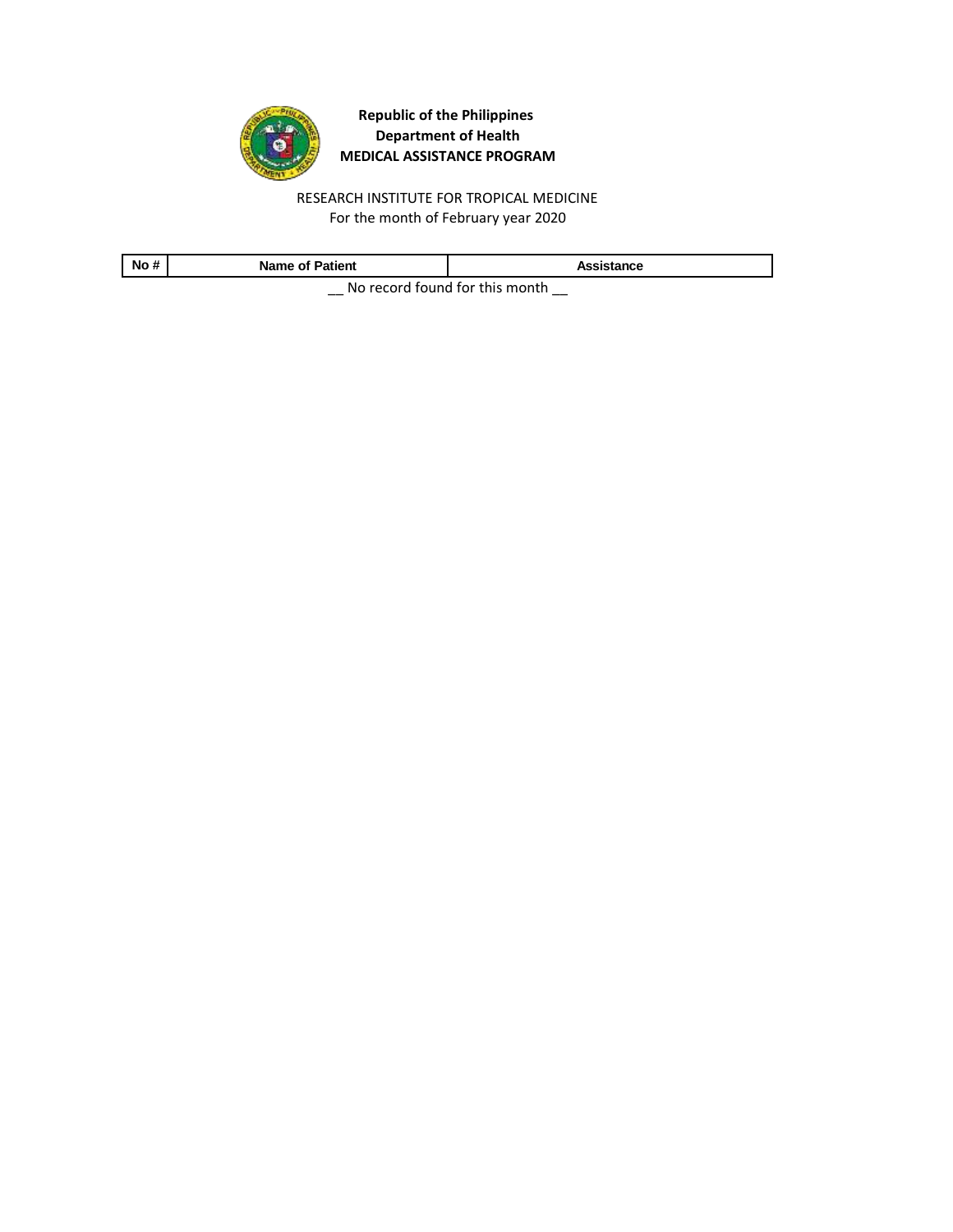

For the month of March year 2020 RESEARCH INSTITUTE FOR TROPICAL MEDICINE

| No# | <b>Name of Patient</b> | Assistance                                          |
|-----|------------------------|-----------------------------------------------------|
|     | Mohammadali Pundato    | Hospital Bill / Laboratory / Procedures / Medicine. |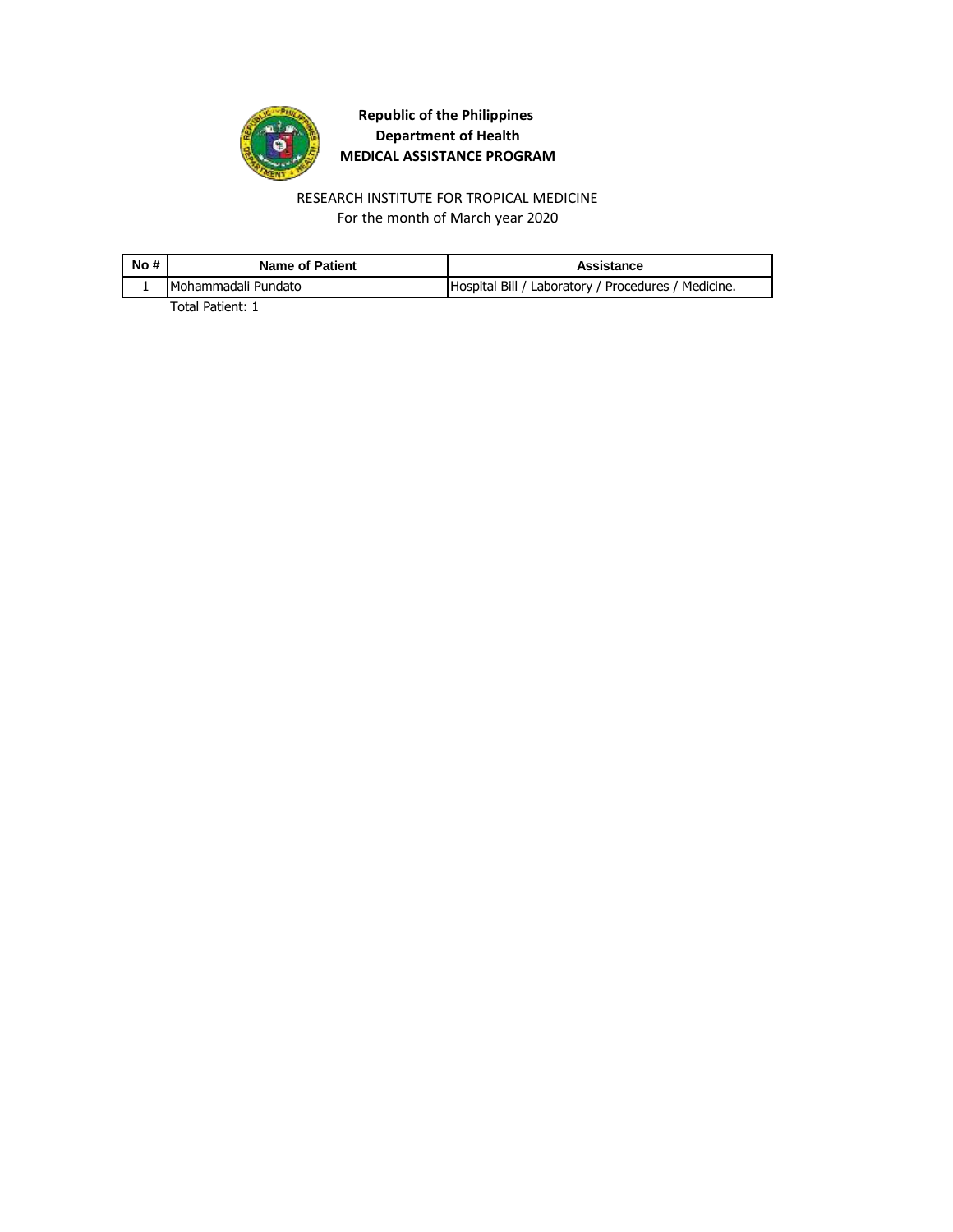

RESEARCH INSTITUTE FOR TROPICAL MEDICINE For the month of April year 2020

| No# | <b>Name of Patient</b>                                   | Assistance |  |
|-----|----------------------------------------------------------|------------|--|
|     | . Martin a consideration of the state of the second late |            |  |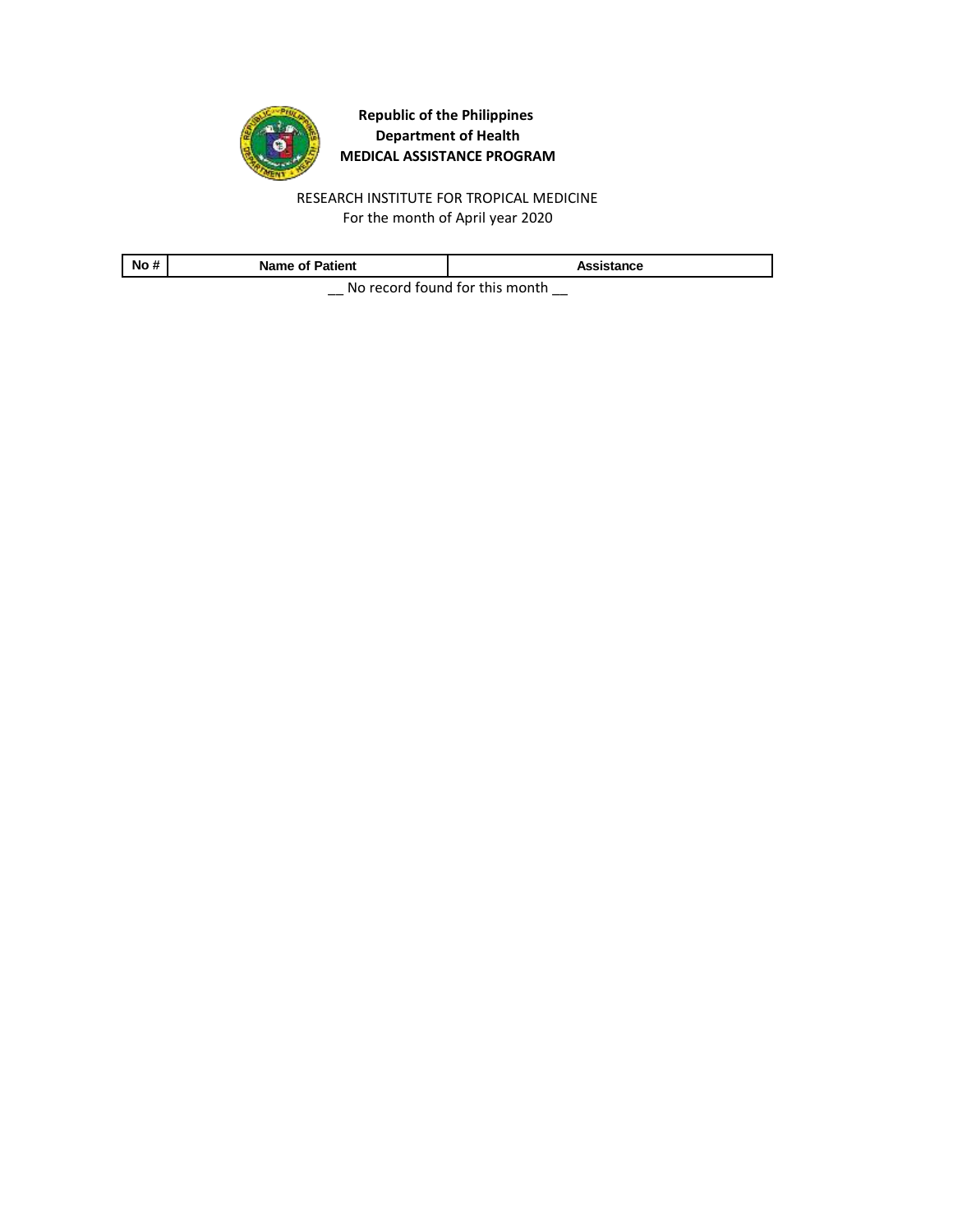

For the month of May year 2020 RESEARCH INSTITUTE FOR TROPICAL MEDICINE

| No# | <b>Name of Patient</b> | Assistance |
|-----|------------------------|------------|
|     | Howard Duritan.        | Medicines  |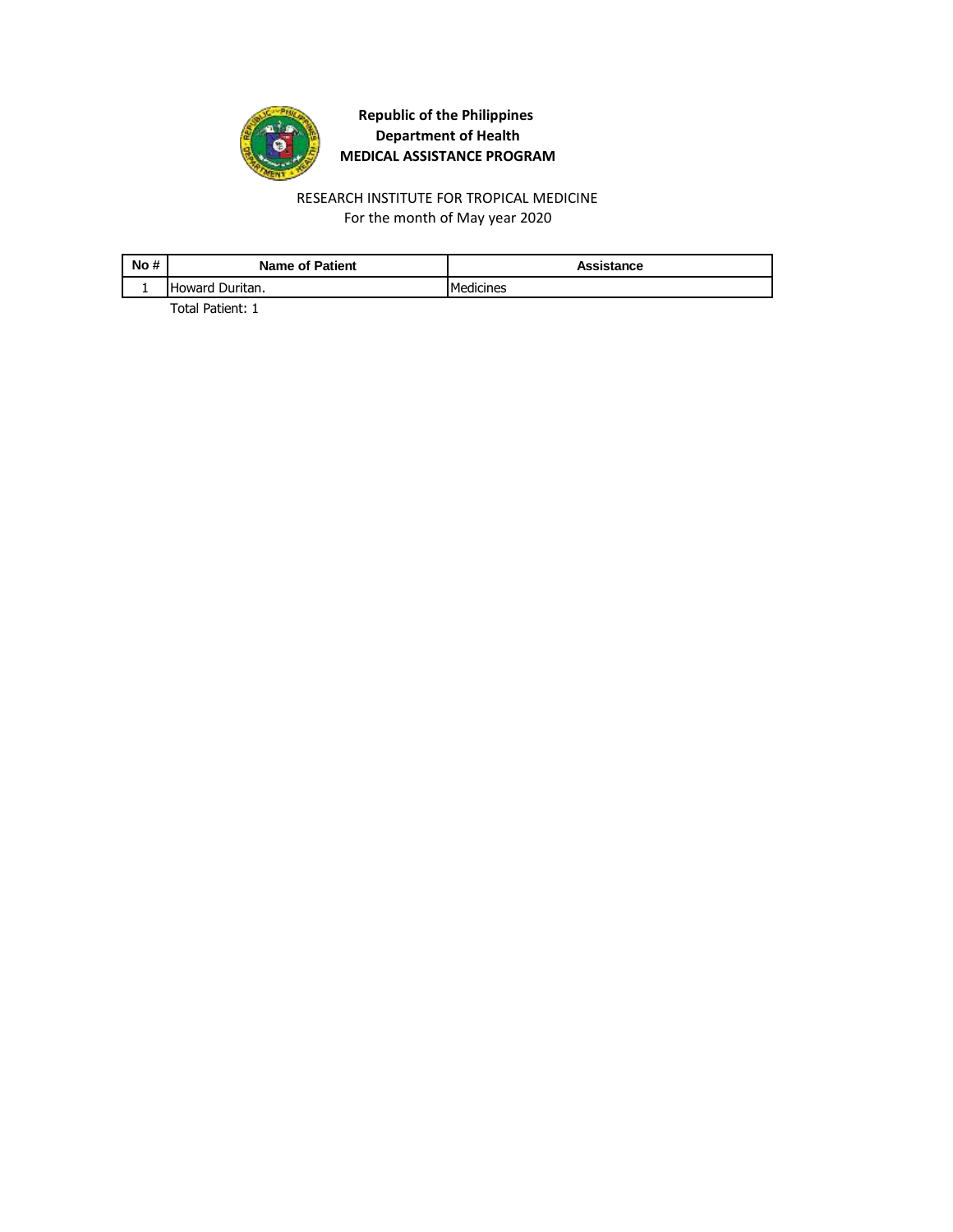

RESEARCH INSTITUTE FOR TROPICAL MEDICINE For the month of June year 2020

| No# | Name of Patient     | Assistance                                            |
|-----|---------------------|-------------------------------------------------------|
|     | Mohammadali Pundato | Hopspital Bills/Procedures/Lab. Procedures/Medicines. |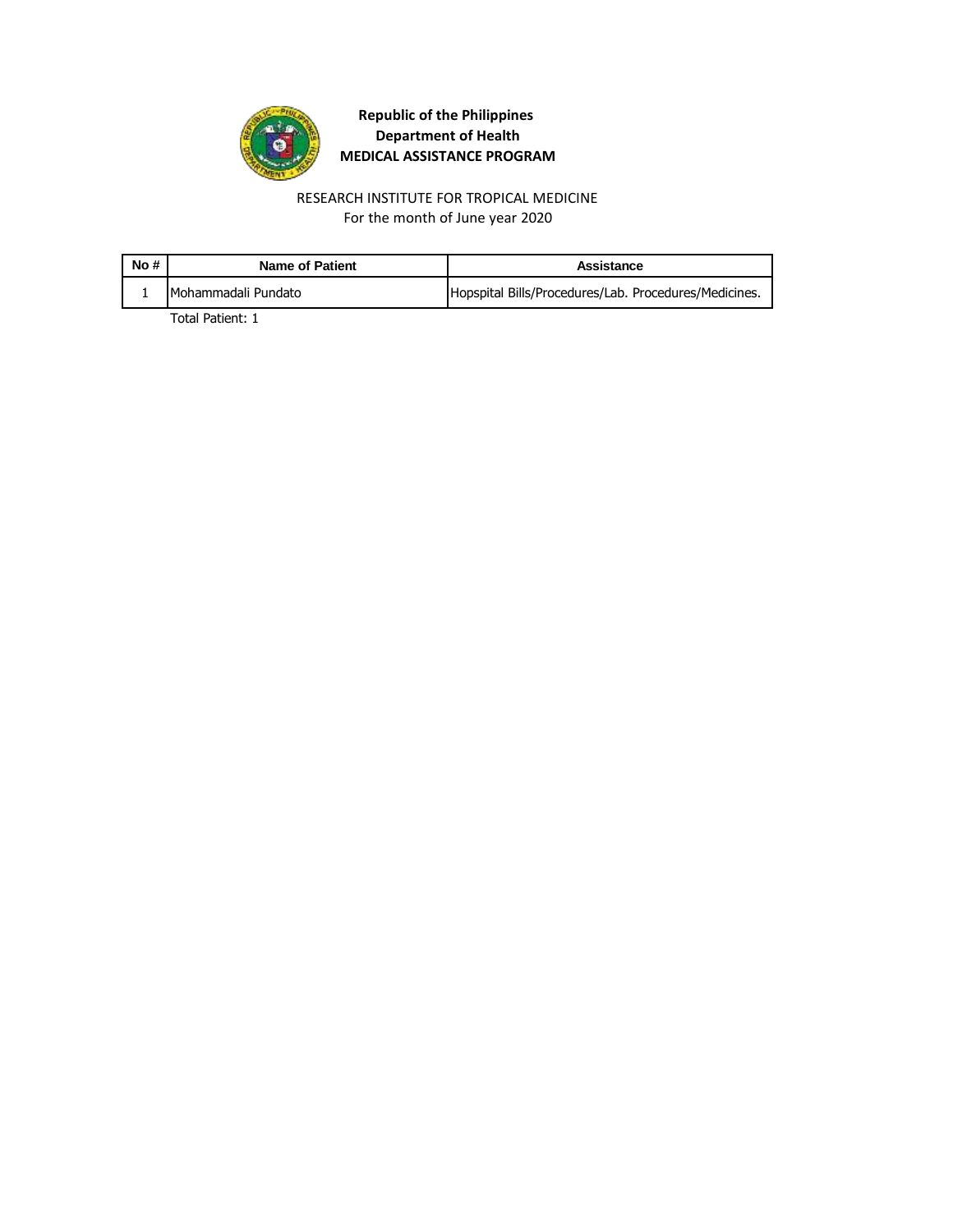

RESEARCH INSTITUTE FOR TROPICAL MEDICINE For the month of July year 2020

| No #                                 | <b>Name of Patient</b> | Assistance |
|--------------------------------------|------------------------|------------|
| Ale as south formed fourth to assume |                        |            |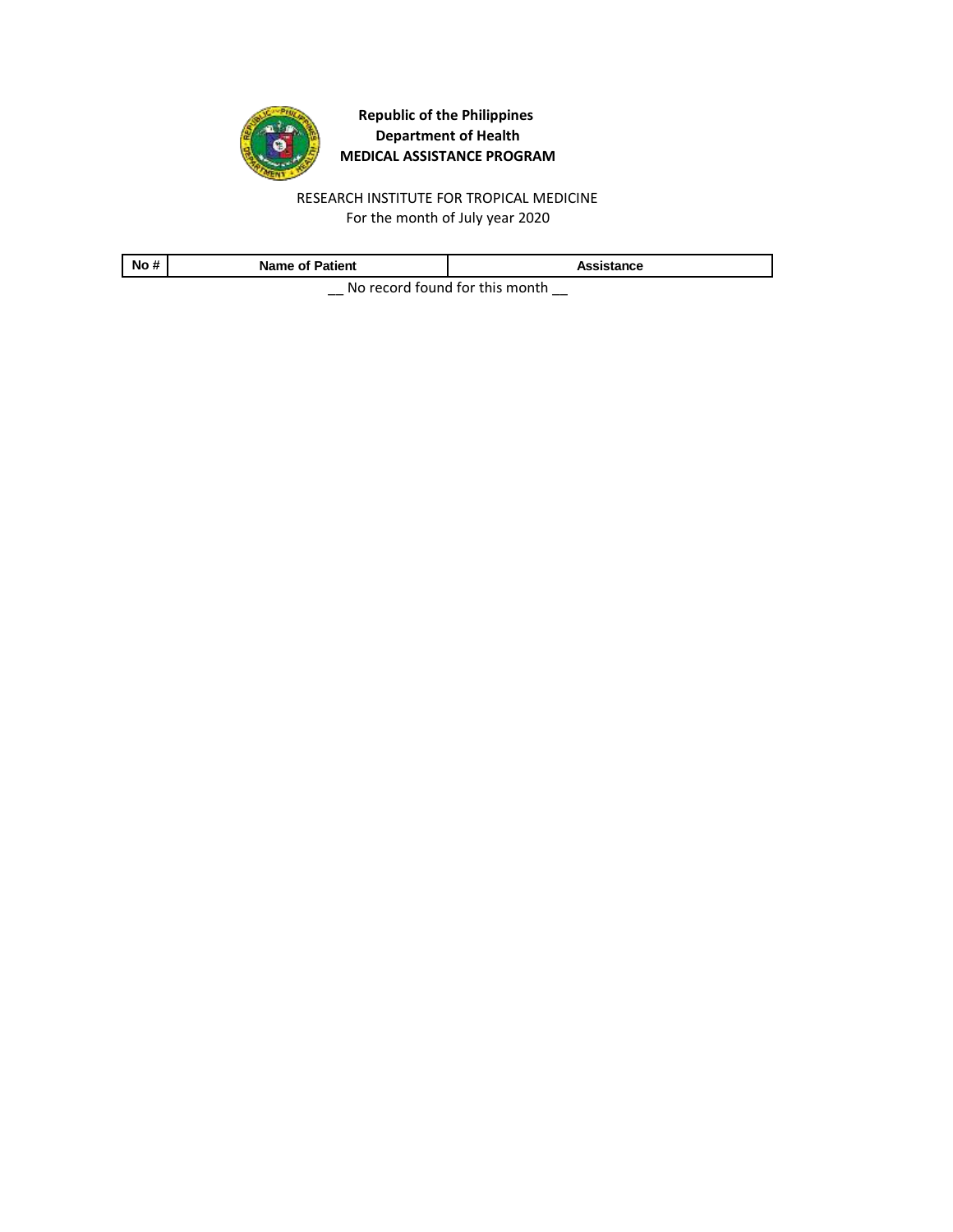

RESEARCH INSTITUTE FOR TROPICAL MEDICINE For the month of August year 2020

| John Rom Mofa Castillo<br>Hospital bills / Medicines. | No# | <b>Name of Patient</b> | Assistance |
|-------------------------------------------------------|-----|------------------------|------------|
|                                                       |     |                        |            |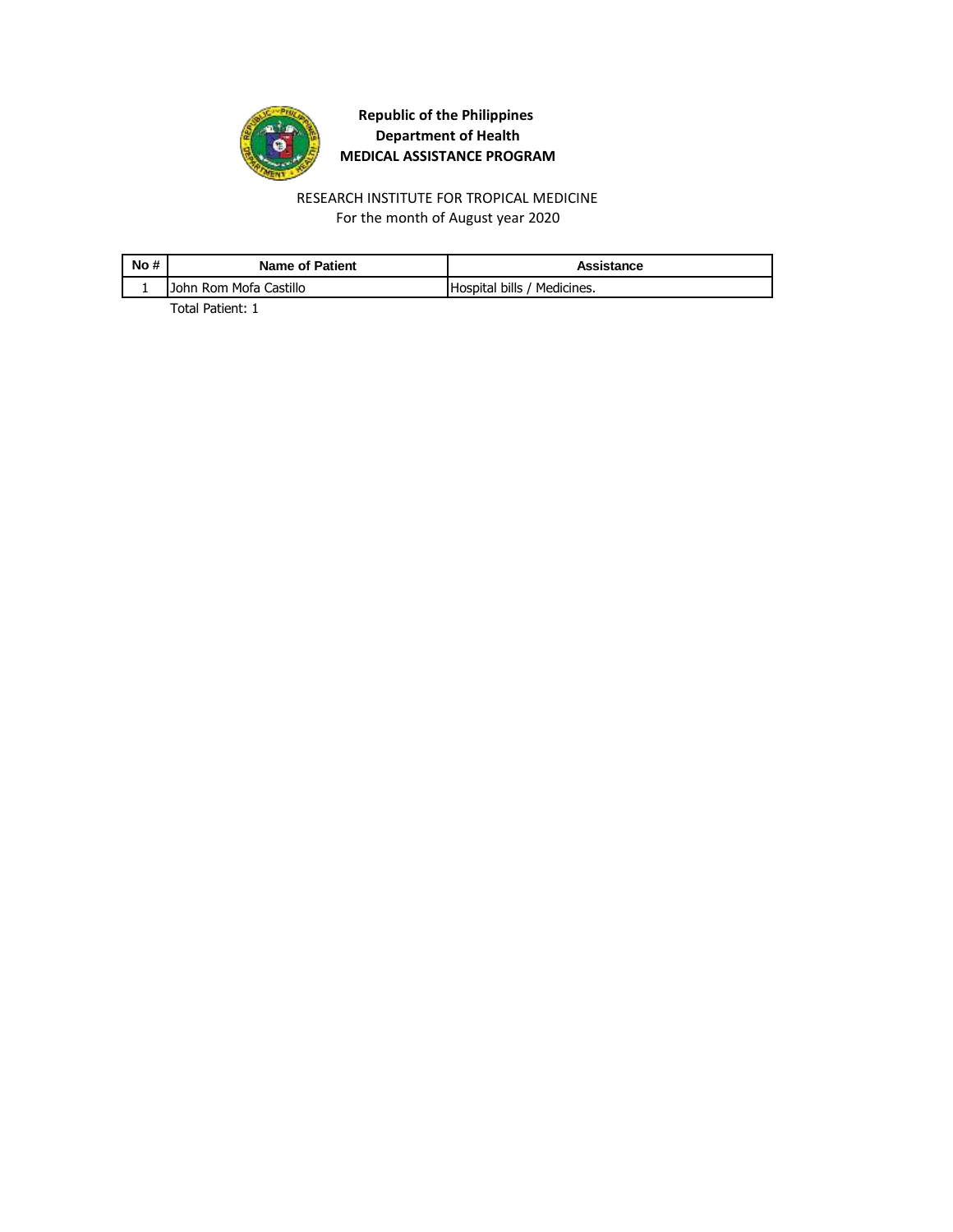

RESEARCH INSTITUTE FOR TROPICAL MEDICINE For the month of September year 2020

| No #                                        | <b>Name of Patient</b> | Assistance |  |
|---------------------------------------------|------------------------|------------|--|
| Alle a consideration of fourth to an outlet |                        |            |  |